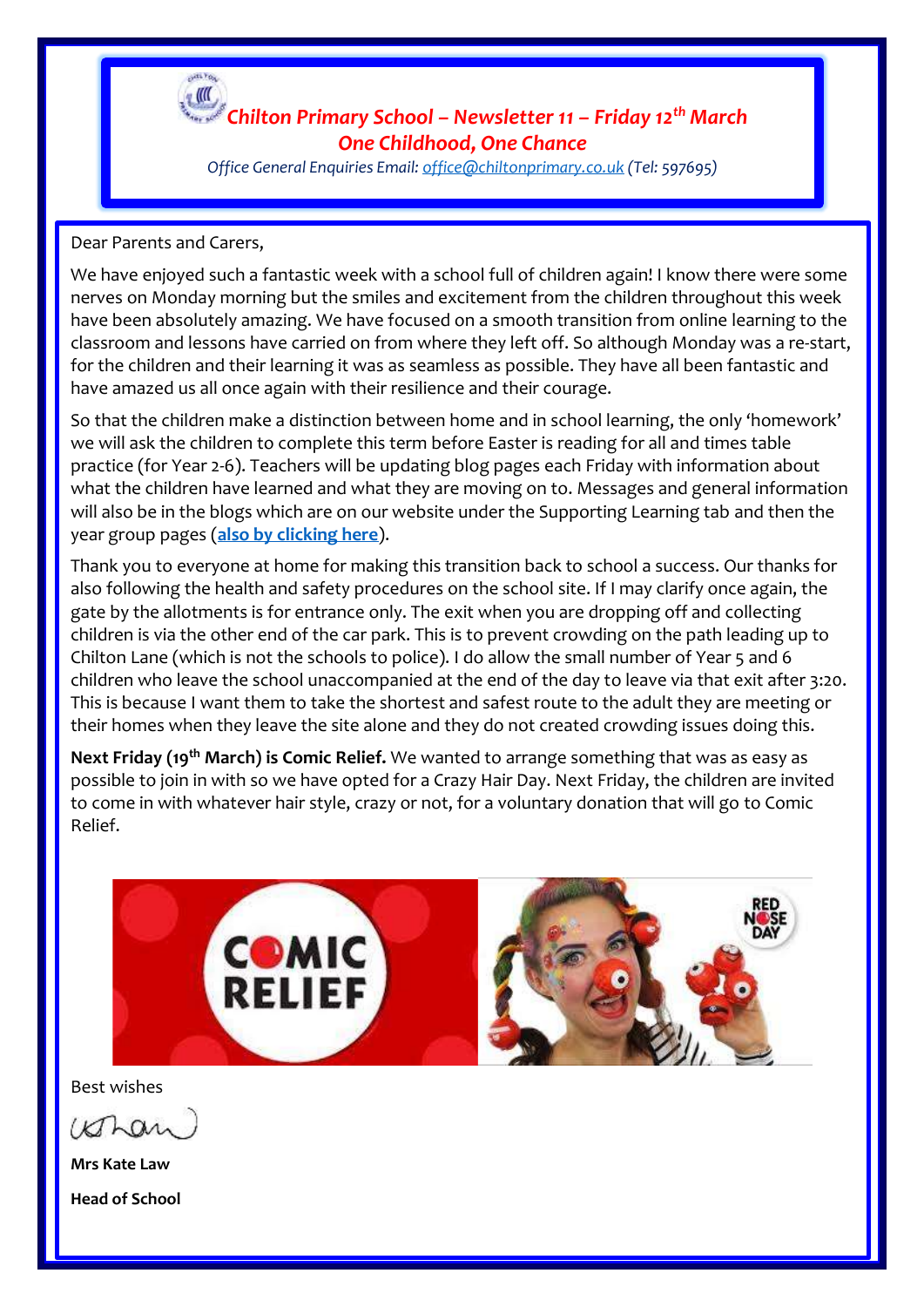# **The Good News Section**

**On the 12th February, Miss Miles (Team Indigo teacher) gave birth to baby Oscar. Mum, Dad and baby are all doing well!**

## **House Points**

| <b>Romans</b>  | 495  |
|----------------|------|
| <b>Saxons</b>  | 823  |
| <b>Normans</b> | 602  |
| <b>Vikings</b> | 1125 |

**Chilton Hero Awards this week: Super Star of the Week = Grace Miles Super Star Team of the Week = Team Ocean Plus a Gold Award for Francesca in Team Ocean**

**Dates for your diaries: Thursday 1st April – end of Term 4 - normal finish times Monday 19th April – Term 5 begins**

#### **Contact Details:**

Mrs Kate Law – Head of School – [headofschool@chiltonprimary.co.uk](mailto:headofschool@chiltonprimary.co.uk) Miss Natalie Barrow – Deputy Head (maternity leave) Mrs Hannah Cheshire – Acting Deputy Head – [hannah.cheshire@chiltonprimary.co.uk](mailto:hannah.cheshire@chiltonprimary.co.uk) Mr Matthew Lamprell – Assistant Head KS2 – [m.lamprell@chiltonprimary.co.uk](mailto:m.lamprell@chiltonprimary.co.uk) Mrs Emily Hughes – SENCo – [senco@vikingacademytrust.com](mailto:senco@vikingacademytrust.com) Mrs Michaela Lewis - Executive Headteacher - [eht@vikingacademytrust.com](mailto:eht@vikingacademytrust.com) Mr Neil Roby - Chair of Governors - [neil.roby@vikingacademytrust.com](mailto:neil.roby@vikingacademytrust.com)

Miss Emma Dudley-Smith – Team Royal – [emma.dudley-smith@chiltonprimary.co.uk](mailto:emma.dudley-smith@chiltonprimary.co.uk) Miss Elaine Miles – Team Indigo (maternity leave) Miss Nicki Wright - Team Turquoise - [nicki.wright@chiltonprimary.co.uk](mailto:nicki.wright@chiltonprimary.co.uk) Mrs Kirby Walker – Team Cyan – [Kirby.walker@chiltonprimary.co.uk](mailto:Kirby.walker@chiltonprimary.co.uk) Miss Emily Davey – Team Teal – [Emily.davey@chiltonprimary.co.uk](mailto:Emily.davey@chiltonprimary.co.uk) Miss Poppy Keam – Team Periwinkle – [poppy.keam@chiltonprimary.co.uk](mailto:poppy.keam@chiltonprimary.co.uk) Mr Sean Mason – Team Ocean – [sean.mason@chiltonprimary.co.uk](mailto:sean.mason@chiltonprimary.co.uk) Mrs Michaela Gale – Team Sky – [Michaela.gale@chiltonprimary.co.uk](mailto:Michaela.gale@chiltonprimary.co.uk) Miss Grace Howell - Team Sky - [grace.howell@chiltonprimary.co.uk](mailto:grace.howell@chiltonprimary.co.uk) Mrs Claire Cousins – Team Sapphire – [Claire.cousins@chiltonprimary.co.uk](mailto:Claire.cousins@chiltonprimary.co.uk) Mr George Cook – Team Cornflower – [George.cook@chiltonprimary.co.uk](mailto:George.cook@chiltonprimary.co.uk) Mr Tom Abel – Team Ultramarine – [tom.abel@chiltonprimary.co.uk](mailto:tom.abel@chiltonprimary.co.uk) Mrs Helen Rowland-Hill – Team Peacock – [helen.rowland-hill@chiltonprimary.co.uk](mailto:helen.rowland-hill@chiltonprimary.co.uk)